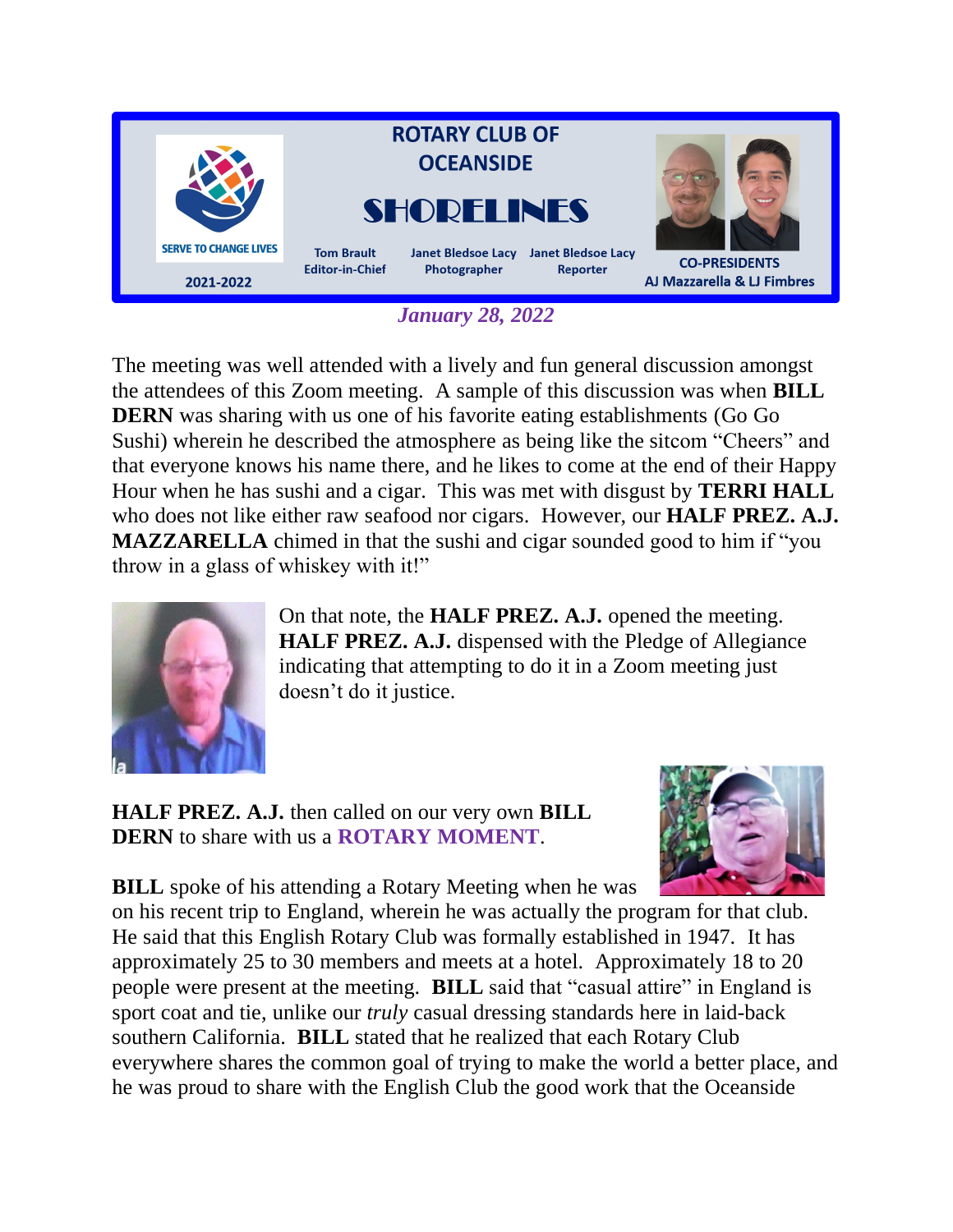Rotary Club was doing here. He said that the English Club is in support of helping the environment and likes to plant trees, amongst their other contributions. **BILL** exchanged club flags, and said that this Rotary Meeting at the English Club really enhanced his warm feelings about Rotary and reinforced the universal good that the Rotary

Clubs do around the world. When asked about what they had for lunch, **BILL** gave a "politically correct pause" and said "Yes...they had a meal." He expanded his answer explaining that he had a choice of a steak with french fries, or fish and "chips" (which means more french fries). He could also have beer or wine with the meal. He encouraged all of us to travel to other Rotary Clubs, and to exchange flags with the clubs as we do so.

**HALF PREZ. A.J.** then called up **PREZ ELECT / SECRETARY RENEÉ RICHARDSON** who gave us club updates on the following:

The District Foundation informational meeting will be held on

February 9<sup>th</sup> at 4:00 p.m. by Zoom. Oceanside Rotary will have a Zoom regular meeting starting at noon on Friday, **February 11th** . *{SEE THE IMPORTANT NOTE IN THE NEXT PARAGRAPH}* There will be a Rotary Zoom board meeting on **February 18th** at noon. As for the previously scheduled Rotary meeting of **February 25th**, that meeting has been canceled inasmuch as it would have taken place at the same time as the funeral services for our dear long term member **FRANK COXON** who recently passed away. Members of our club are encouraged to attend the funeral mass for **FRANK** at the St. Thomas More Church located at 1450 S. Melrose Drive, in Oceanside, 92056. The service will commence at 11:00 AM.

*\*\*\*\*IMPORTANT NOTE\*\*\*\** **THE FEBRUARY 11TH CLUB MEETING WILL BE THEMED TO VALENTINE'S DAY, AND OUR "SWEETHEART" NANCY RUSSIAN IS PREPARING "LITTLE GIFTS" FOR OUR MEMBERS TO ENJOY. BE SURE TO PICK UP**  *YOUR* **GIFT FROM CO-PRESIDENT L.J. FIMBRES (OR HIS STAFF) AT OCEANSIDE ABBEY CARPET – 4011 AVENIDA DE LA PLATA, OCEANSIDE - DURING THEIR REGULAR OPERATING HOURS WED & THURS, FEBRUARY 9TH & 10TH - 9 AM TO 5 PM FRIDAY FEBRUARY 11TH - 9 AM TO NOON**







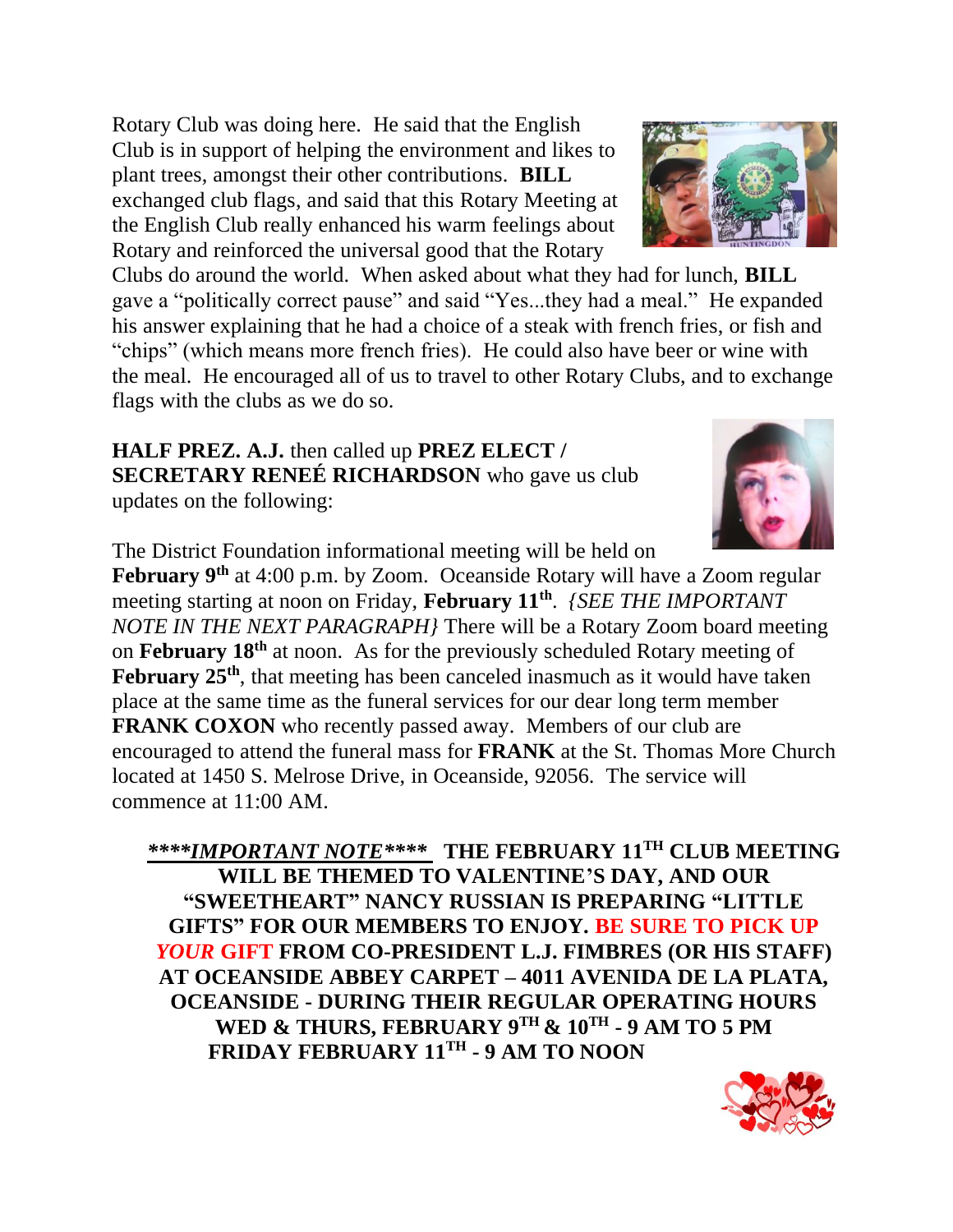## **INTRODUCTION OF GUESTS:**

**ROGER VANDERWERKEN** introduced current guest **PABLO ACCOSTA**, who was unanimously approved for membership in our club by the Rotary Board at their last meeting**.** *(See the next section of this newsletter for an action item re: this proposal.)*

**JIM SCHRODER** asked **HALF PREZ. A.J.** if it would be appropriate to have our visitor from another hemisphere, Rotarian **NADIA NAVARRETE,** report to us about recent events in her life in Argentina. **NADIA** shared that she had just received her first COVID vaccine last week, and that schools are expecting to open up in Argentina in the next

month or so. She further is looking forward to visiting the USA in May / June of this year as she will be coming up for the Rotary International Convention in Houston (June 4-8). **RENEE RICHARDSON** said that she is already looking forward to visiting with **NADIA** there at the convention.

## **NEW MEMBER FINAL APPROVAL**

As mentioned above, **PABLO ACOSTA** (Director of TriCity Food Pantry) has been proposed for membership and approved at the Board level. The last step before official induction is the 10-day period for any member who may have questions or concerns about this proposal to express their thoughts to any Board member. And that ten-day window starts …. NOW!

# **JANUARY BIRTHDAYS**

**BILL DERN** (**HALF PREZ. A.J.'s** buddy who wants to eat raw fish; smoke cigars; and drink whiskey together) was singled out by **HALF PREZ. A.J.** as a special birthday boy because it was **BILL's**  actual birthday THIS VERY DAY!! When **HALF PREZ. A.J.** asked **BILL** how "Happy" he was for his birthday, **BILL** opined

that he had already celebrated how "Happy" he was at the last Rotary meeting on January 14, 2022 (Editor's Note: The Shorelines of January 14, 2022 show that **BILL** was \$72 Happy at that meeting. It is noted that the Oceanside Rotary Shorelines has a worldwide reputation of NEVER BEING WRONG, so we must assume that this report is true!) Notwithstanding this not-so-subtle accusation of "double dipping" on this annual donation, our noble **BILL** offered another \$25 to the club and an additional \$25 if **HALF PREZ. A.J.** would personally sing him





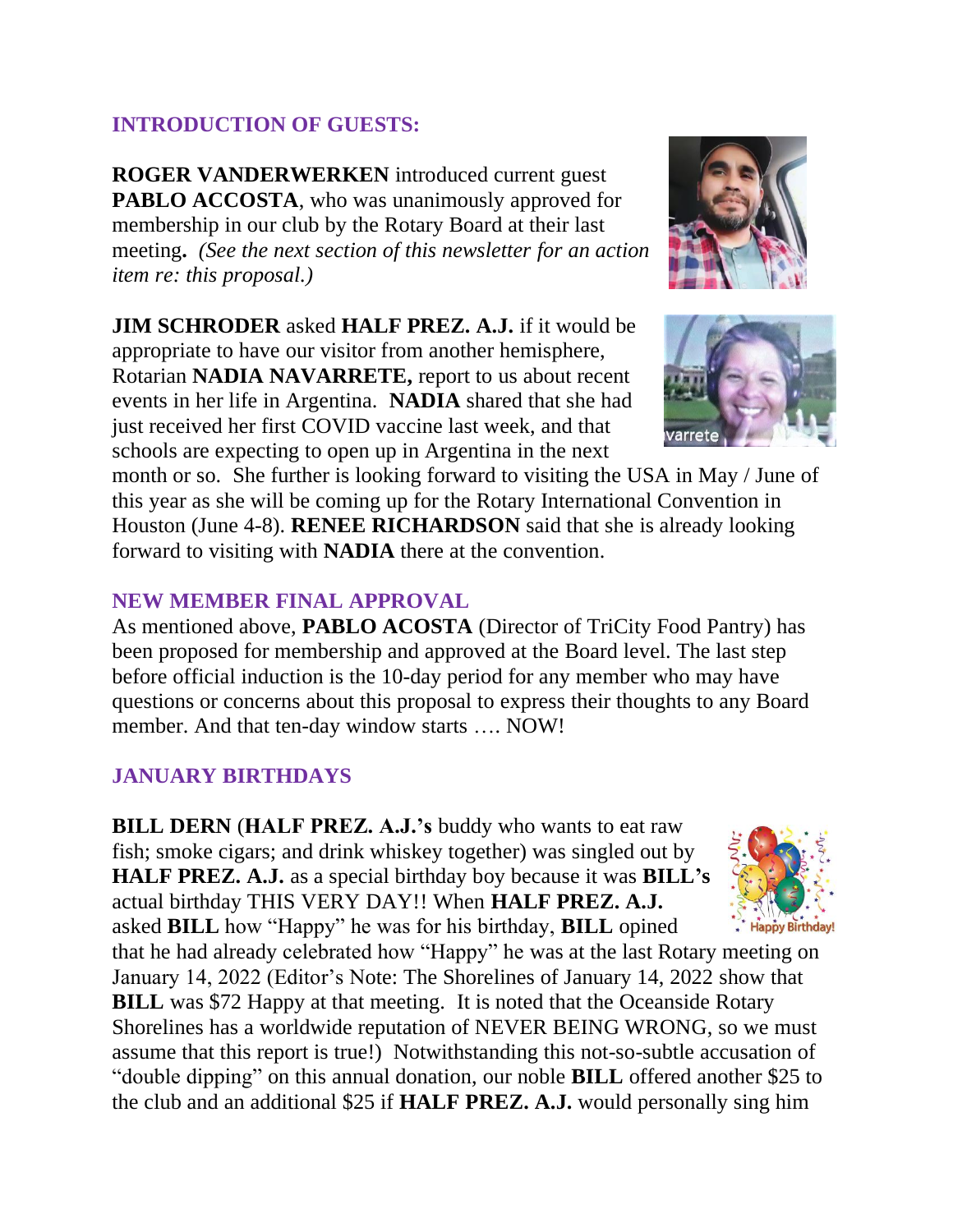the Happy Birthday Song. Not to miss a beat, **TOM BRAULT** (having heard **A.J.'s** singing voice earlier) offered \$5 for **HALF PREZ. A.J.** NOT to sing. Notwithstanding this tempting counter

offer, **HALF PREZ. A.J.** quickly sang the Happy Birthday Song to **BILL**, bringing in the added \$25 for the club's coffers.



I guess at this point we had moved over into **HAPPY DOLLARS TIME:**



**SHOR DENNY** was \$40 Happy that her organization Community Now had surpassed its performance goals in treating the issue of mental wellness during the Covid pandemic. The specific numbers will be published soon, but the caregivers' progress in raising the issue of awareness of the need to care for the mental health of our community was obvious. Our club is

fortunate to have the Chief Executive Officer of Community Now as part of our club!



**ERNIE MASCITTI** gave \$40 in honor of an "un-Rotary Moment" and shared with us that he has long waited to attend a Rotary meeting with a real background similar to Nancy Russian's Ocean scene. He then had his opportunity a couple of weeks ago when he and his wife went on a 5-day ocean cruise. Every day of the cruise, **ERNIE** told his wife to not let him forget about attending the

Friday Zoom Rotary...except when Friday actually arrived, **ERNIE** and his wife both completely forgot about the Rotary meeting! Thus, **ERNIE** described his experience as an "un-Rotary Moment".



**ED PARISH** was \$20 Happy that his love **ANNE SPERAW** was progressing well in healing her fractured pelvis.

**LES NEWQUIST** was \$20 Happy that he and his wife **CRICKET** were leaving that day to travel to Indio to spend some time at a timeshare there in the desert to rest by the pool and have a relaxing vacation.





**TOM BRAULT** was \$10 Happy because he and his family were able to attend a beautiful wedding in Baltimore, Maryland, and while on the East Coast made a "triangle trip" to include Florida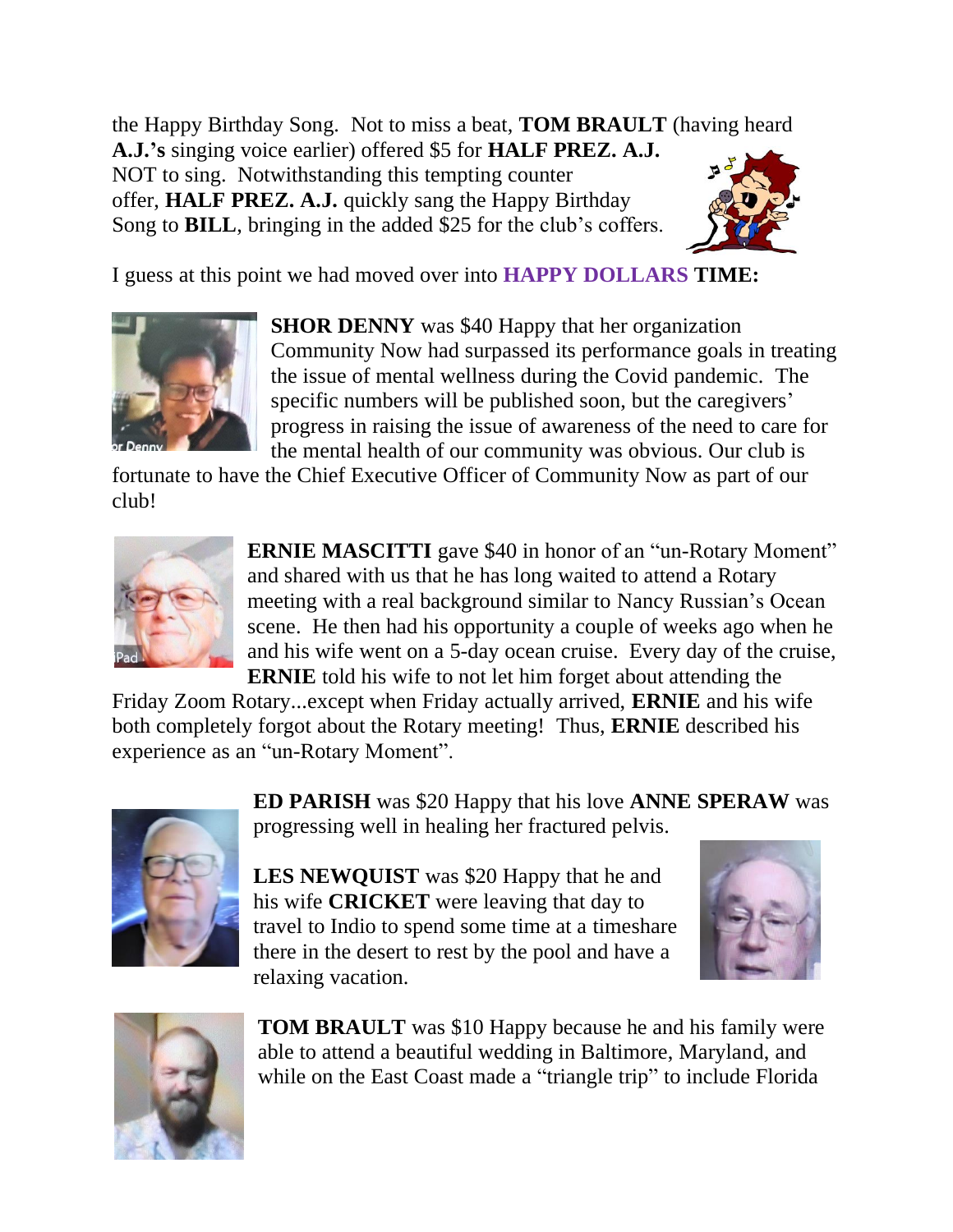and visit Disney World for what his cousin labeled "the best Disney trip ever".



**SHOR DENNY** was \$5 Happy to have another **"SHOR"**  present, with **DAVID SHORE** being in attendance at the meeting. The ever present and clever **TOM BRAULT**  immediately pointed out that **DAVID SHORE** is single, and that if **SHOR DENNY** married **DAVID SHORE**, then her name could be **SHOR SHORE!**



## **SPEAKER**

Our speaker was the City Clerk of Oceanside, **ZEB NAVARRO**. **ZEB** was appointed City Clerk in 2019 and was elected to a full term in 2020. As City Clerk he serves as the city's head election official, records administrator, and director of legislative services. He has a doctorate in education and an MBA and Master's degree in Public Administration. **DR. NAVARRO** 



currently teaches media studies at Palomar College where he manages the campus radio station and also teaches political science at Franklin University.

The City Clerk and staff are unbiased public servants who promote open government and transparency of information by providing a link between citizens and government. The Office of the City Clerk serves as the compliance officer for federal, state, and local statutes, including the Political Reform Act, the Brown Act, and the Public Records Act. This is achieved by coordinating the legislative process, administering city elections, and managing city records with integrity, accuracy, and independence.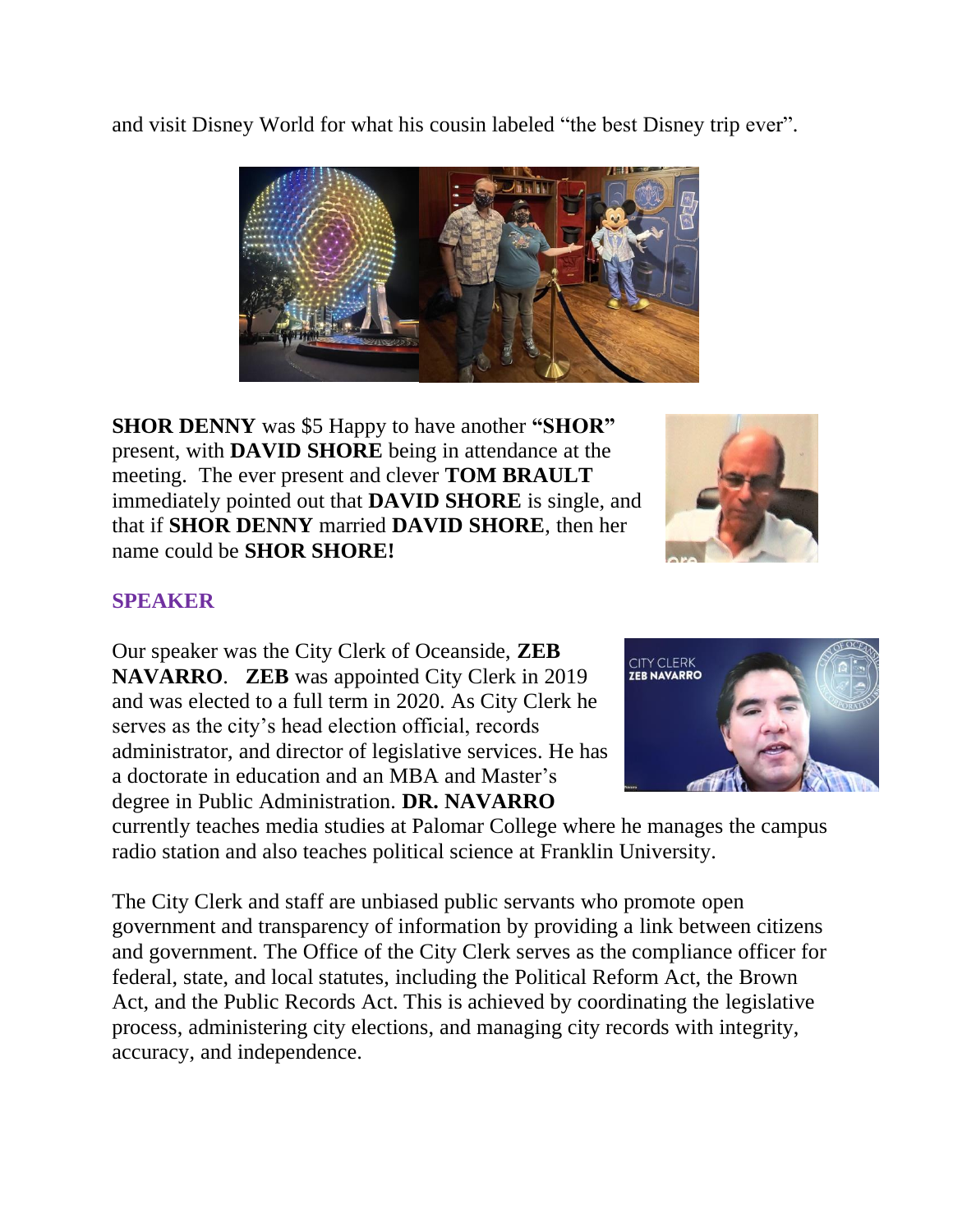The duties of the Office include:

 Administration of Elections Administers the Oath of Office Custodian of records Legal noticing and publishing Legislative Services Minutes preparation and archiving Public Records Requests Receives appeals to the City Council

The Office of the City Clerk is committed to providing the highest quality of service to the community, the public, and all other City departments in Oceanside. The current major issue that the City Clerk is addressing at this time is the Redistricting of our neighborhoods.

Redistricting is the process of adjusting district lines to reflect local populations changes, so that each district continues to contain nearly the same number of people as the other districts. This rebalancing is required to occur when census data is released every 10 years. Throughout this process, the city is seeking public input on where district lines should be drawn and what communities or groups are important to keep together. Here is a map of the 4 Districts in Oceanside, and a mathematical summary of the changes to those districts, as determined by our recent census:



| District                    | Deviation | % Deviation |
|-----------------------------|-----------|-------------|
|                             | 39,797    | minus 8.82% |
| $\mathcal{D}_{\mathcal{L}}$ | 43,816    | plus 0.39%  |
| 3                           | 45,613    | plus 4.51%  |
|                             | 45,352    | plus 3.91%  |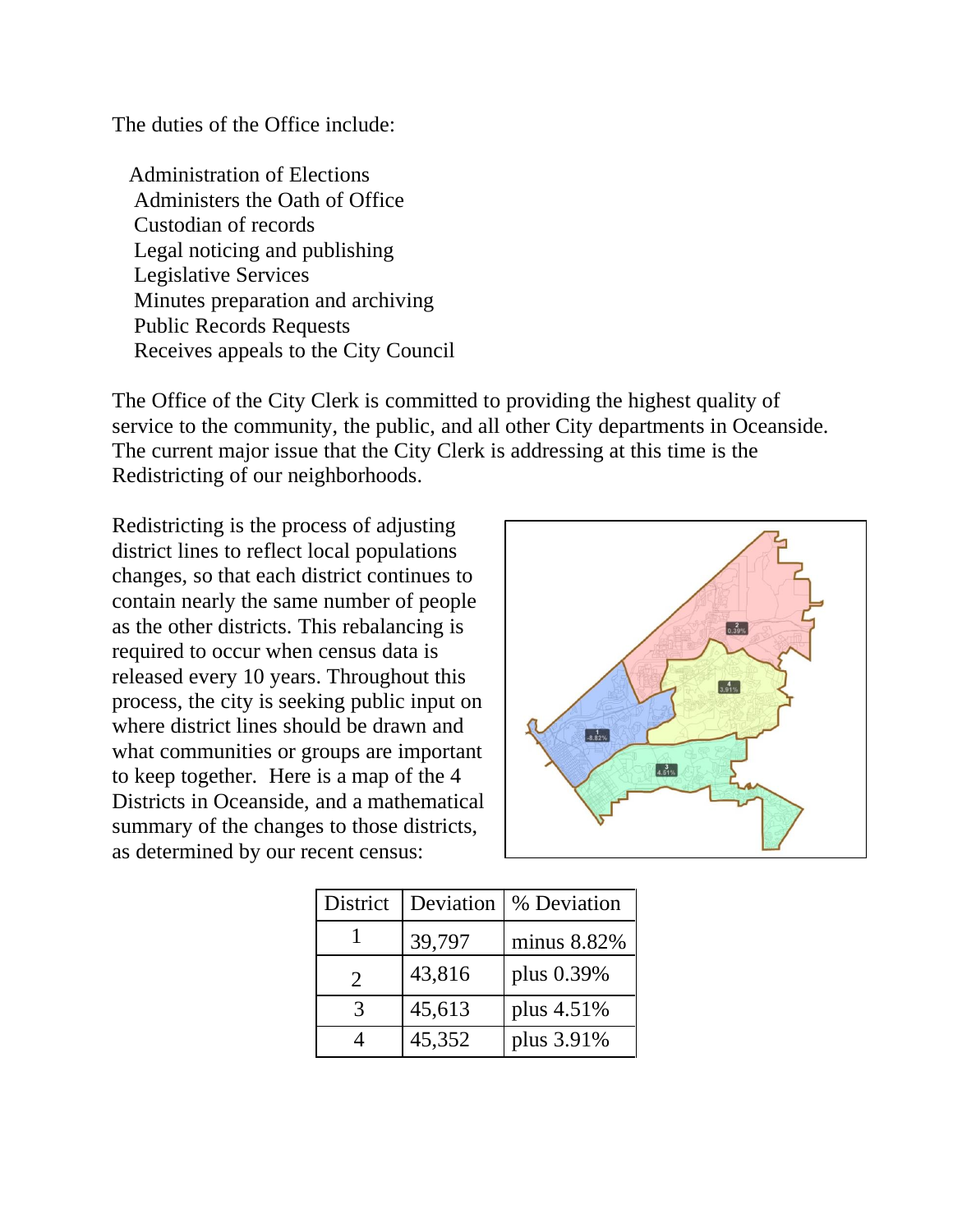Some may ask why is the City of Oceanside enacting the redistricting process now?

All cities with city council districts must engage in "redistricting" every 10 years following the decennial federal census in order to ensure that all districts continue to have equal populations and follow all state and federal laws. In 2018, the Oceanside City Council transitioned to a district-based voting system to elect its City Council members, replacing its at-large election system. The City of Oceanside must now determine now whether changes are needed in light of the new 2020 federal census data and must go through the regular decennial redistricting process.

Any Oceanside resident can get involved in the redistricting process.

The redistricting process is designed to be as transparent and accessible as possible. All residents are invited to attend one or more of the City Council hearings and workshops to provide input in person. You can also provide input by mail or email or by dropping off materials to the City Clerk. Please see below for the contact information. You can also submit input online via the Oceanside Online Redistricting Tool where you can draw districts and/or full redistricting plans. Additionally, you can provide Community of Interest testimony online. Please see the instructions "How to Submit Your Oceanside COI Online" on the City's website.

How are the districts drawn?

Generally, the following criteria are used to redraw the council districts (California Elections Code. Section 21601):

• Each district should contain nearly the same number of people;

 ● Boundaries shall be drawn in a manner that complies with the United States Constitution and the Federal Voting Rights Act;

 ● Council districts shall consist of contiguous territory in as compact a form as practicable;

• Districts shall follow visible features and boundaries when possible;

 ● Council districts shall respect Communities of Interest as much as practicable. Communities of Interest generally refers to a contiguous population that shares common social and economic interests that should be included within a single district for purposes of fair and effective representation;

• The demographer will disregard the location of incumbents and candidates, as well as the interests of political parties.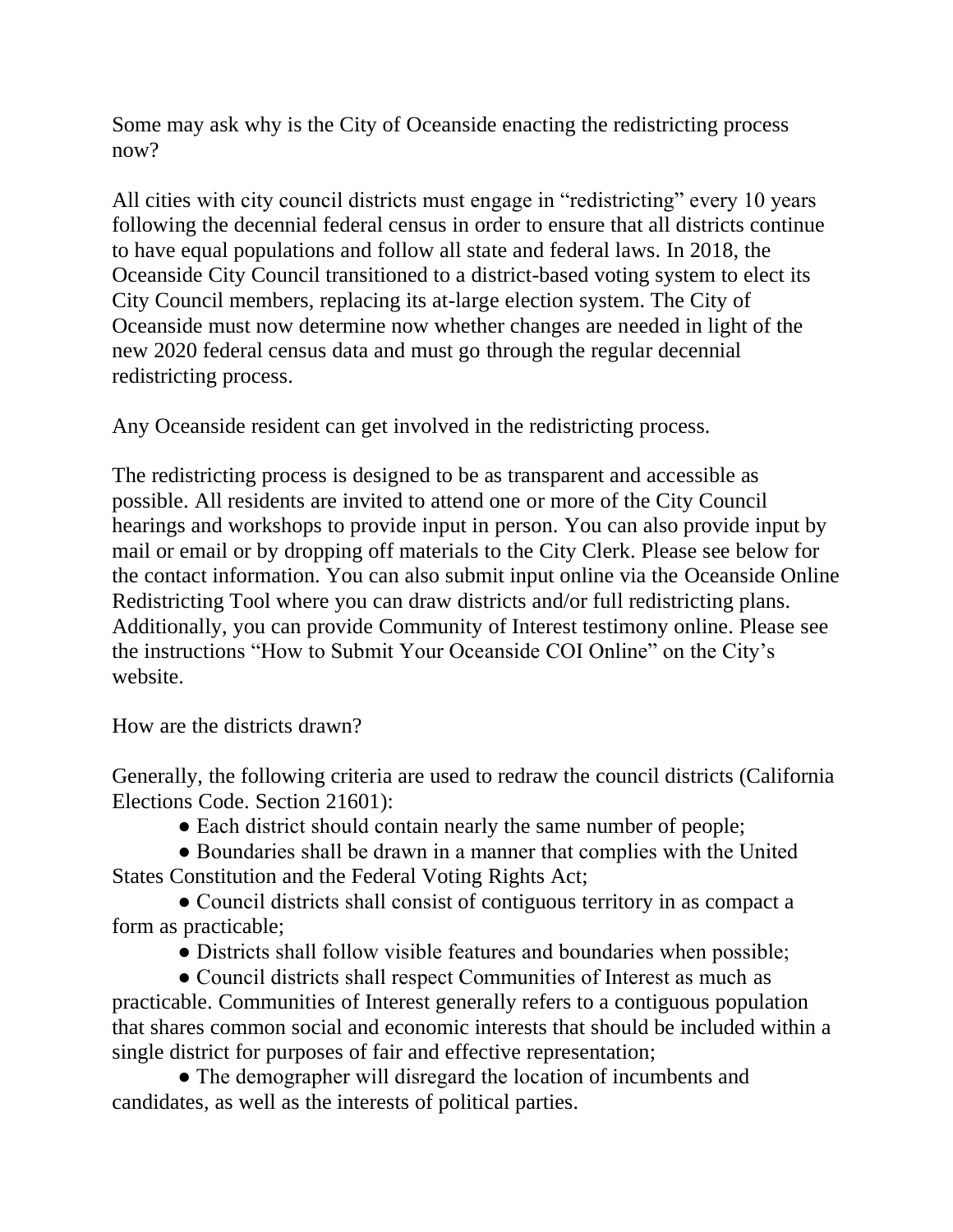In summary, this means the following:

 ● We will use a mapping program to construct districts after public input has been received.

• Census data will be used to find out how many people live in each part of the city and ensure that each district contains roughly the same number of people.

• Census geography will be used to ensure that the districts are compact and contiguous.

• We will collect and utilize Community of Interest data from the residents of Oceanside to use in the determination of district boundaries.

 ● We will not use any address information for current council members or potential candidates or use political party affiliation or information in the drawing of districts.

How many people should be in each district?

As counted by the 2020 Census, the City of Oceanside had a total population of 174,578. The decennial census is the only survey that counts everyone, so we have to use that data to draw districts. There will be 4 council districts. To figure out the 'ideal population' for each council district, take the total population (174,578) and divide it by the number of districts (4) which equals approximately 43,645 persons.

Do we use the number of voters to draw districts?

Districts are drawn based on the total population as counted by the last census. Everyone who was counted, irrespective of age, residency status or other demographics has to be assigned to a district. Districts are not equalized using voters, registered voters, or citizens.

Why should you get involved in the redistricting process?

The City would like to hear from you so the City can make informed decisions about where to draw district lines. Specifically, they need information from you about your neighborhoods and communities of interest. You are the expert who knows your community and neighborhood! If the City knows the geographic locations of the Communities of Interest (COI) in Oceanside, they can consider them when drawing lines and they won't inadvertently split them! Keeping communities together in the same district can help to get more responsive representation.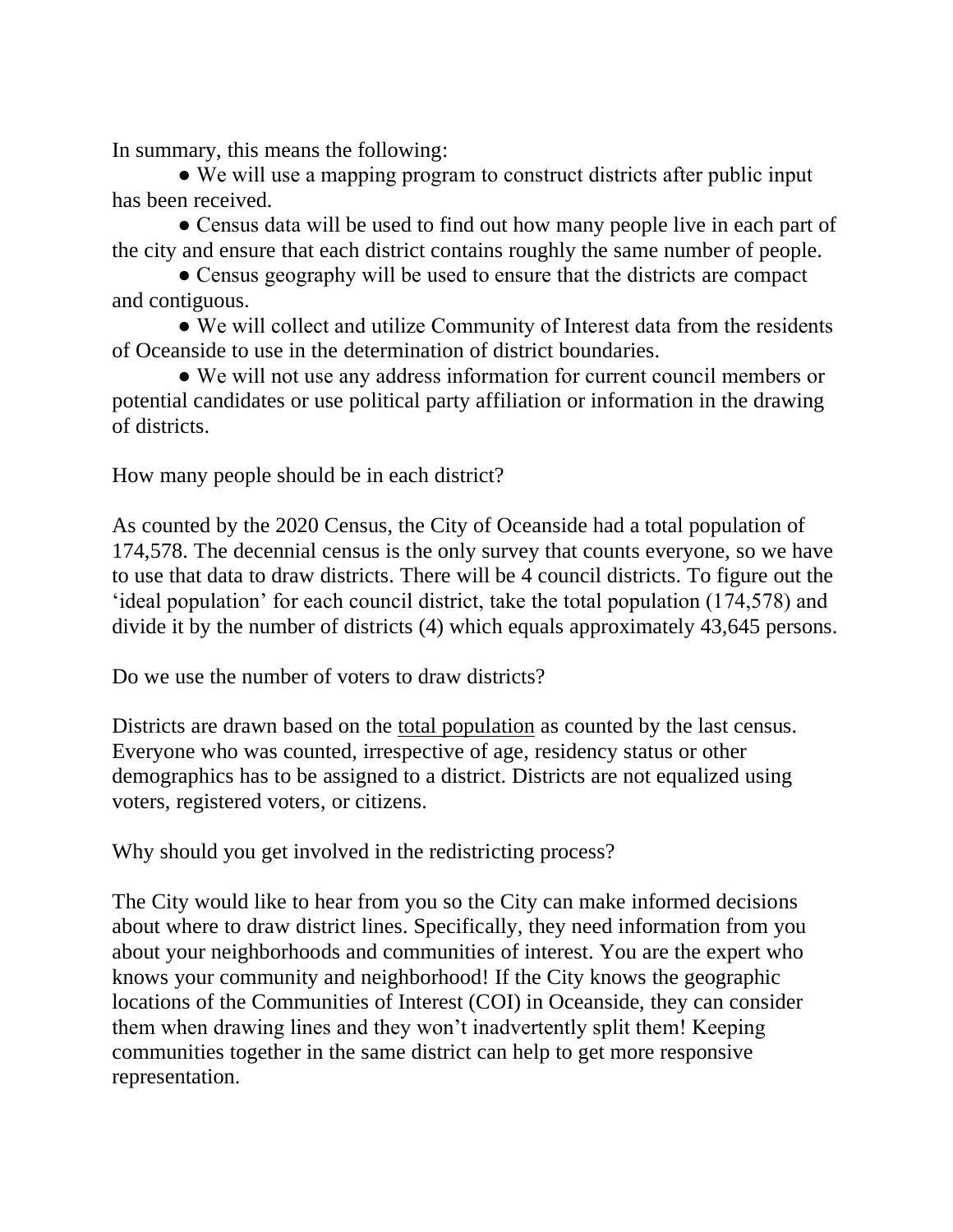When and where are the meetings?

The redistricting process timeline is prescribed by the California Election Code. Section 21627.1. This requires that Oceanside hold at least one public hearing before the Council draws a draft map or maps of the proposed council boundaries and at least two public hearings after the Council has drawn a draft map or maps of the proposed council boundaries. All public hearing buildings shall be accessible to persons with disabilities, and translation services shall be available upon request (at least 72 hours before the meeting).

#### **Schedule of Future Public Meetings Saturday, February 5, 2022 at 11am**

 Community Outreach Meeting 4: Receive public Community of Interest testimony in workshop-style, non-council meeting. Zoom will be available. Check city for link.

 Melba Bishop Recreation Center (District 2) 5306 N. River Road, Oceanside, CA 92057

#### **Wednesday, February 9, 2022 at 6pm**

 Public Hearing 3: Show visualizations, begin drawing draft map live, based on public input and Council direction

 Public Hearing Notice Staff Report Meeting Video City Council Chambers

#### **Wednesday, February 23, 2022 at 6pm**

 Public Hearing 4: Receive feedback on the draft map(s), make changes live and in-person, finalize map City Council Chambers

## **Wednesday, March 9, 2022 at 6pm**

 City Council Chambers Public Hearing 5: Receive any additional feedback, vote on Final Map

The City's demographer will also be hosting office hours on Zoom so you can ask any questions about the mapping tool:

**Monday, February 7, 2022 12:00 - 2:00 p.m.** Link to this Zoom session: [https://us02web.zoom.us/j/81021574243?pwd=M3RVYUdaV1NrNGpZdEdXOEx](https://us02web.zoom.us/j/81021574243?pwd=M3RVYUdaV1NrNGpZdEdXOExnTVFSUT09) [nTVFSUT09](https://us02web.zoom.us/j/81021574243?pwd=M3RVYUdaV1NrNGpZdEdXOExnTVFSUT09)